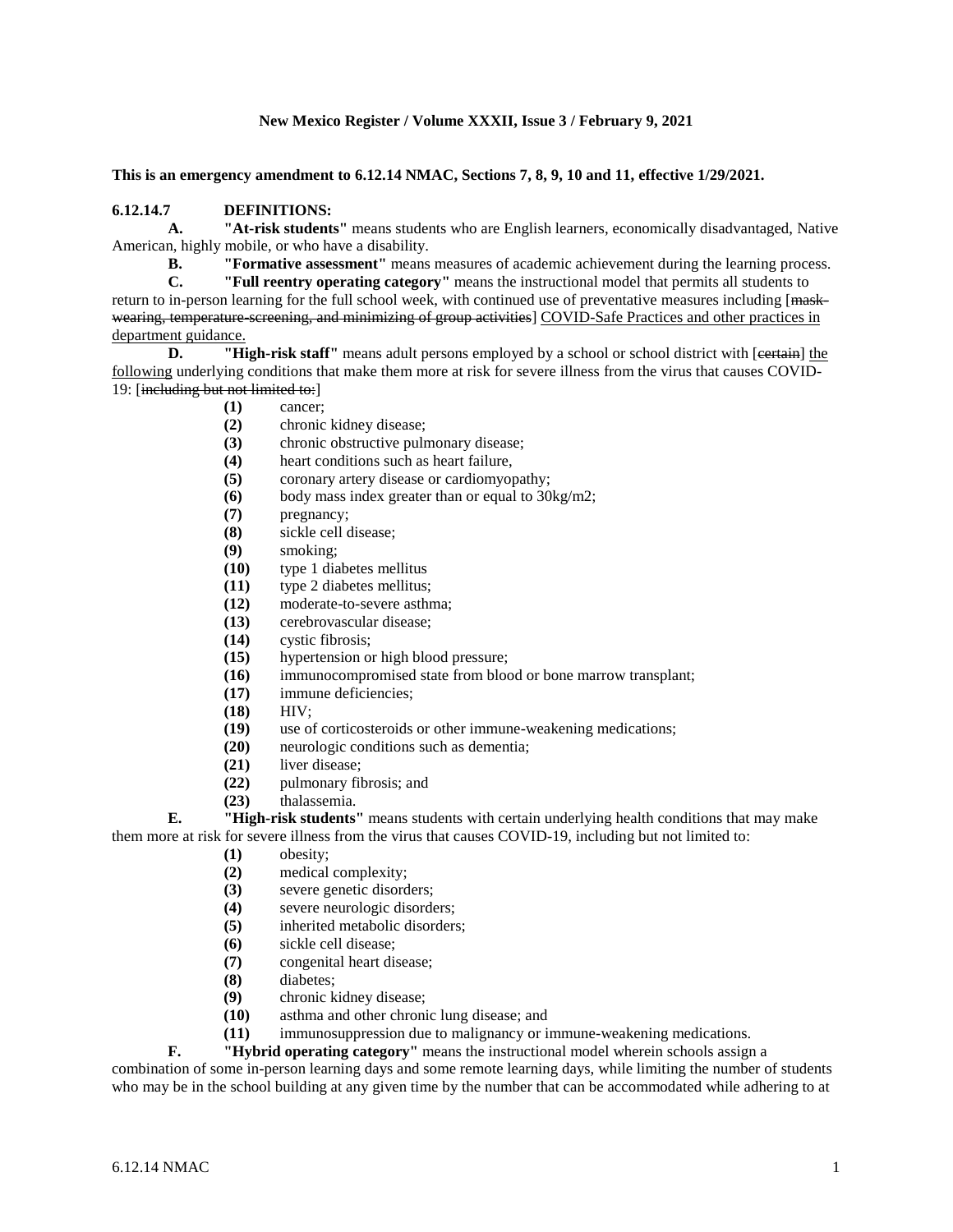least six feet of social distancing [or 50 percent classroom capacity] and other criteria provided in guidance documents.

**G. "Interim assessment"** means an assessment conducted three to four times a year to assess specific skills and to identify those at risk academically.

**H. "Remote operating category"** means the instructional model that requires all students to engage in online learning, with limited possible exceptions for small groups of students with disabilities and students in grades pre-kindergarten through grade three to engage in in-person learning, such as students receiving special education services. The student to teacher ratio in small groups shall be provided in department guidance. Schools should [ensure each student has] take all practical measures to provide each student with a digital device and to provide support for in-home connectivity.

 $[6.12.14.7 \text{ NMAC} - \text{N/E}, 12/3/2021, \text{A/E}, 1/29/2021]$ 

### **6.12.14.8 GENERAL REQUIREMENTS AND CONSIDERATIONS FOR SCHOOLS IN ALL OPERATING CATEGORIES:**

**A.** All public schools and local school districts shall:

**(1)** follow guidelines appropriate to the school or school district's safe reentry category, as determined by criteria established by the New Mexico department of health [medical advisory team assessment] and the department;

(2) participate in a surveillance and rapid response testing program for all staff;<br>(3) adhere to social distancing requirements according to their safe reentry cates

- **(3)** adhere to social distancing requirements according to their safe reentry category;
- **(4)** avoid large group gatherings;

**(5)** require all staff and students to wear face [masks, except while eating, drinking, or exercising, unless the student or staff has a medical reason for not being able to wear a mask or face shield] coverings per department guidance and current statewide public health orders;

**(6)** administer daily temperature checks and review of potential symptoms, as well as working with state and local health officials to have a plan for contract-tracing;

- **(7)** when providing transportation:
	- **(a)** require all staff and students to wear face [masks] coverings;

**(b)** limit the number of students permitted on [one bus seat to one for those schools in the hybrid category] each bus seat pursuant to department guidance;

**(8)** provide meals to students during both in-person instruction and remote learning; and

**(9)** to the extent possible**,** consider practices to promote social emotional learning, support

high quality teaching and learning, and effectively communicate with tribal communities and families. **B. COVID-19 safe practices.** All local school districts and public schools shall maintain

communication with local and state department of health officials, and participate in contact-tracing efforts and specimen collection efforts as directed by state and local health officials, and shall:

**(1)** work with school administrators, school nurses, and other healthcare providers to identify an isolation room or area to separate anyone who exhibits COVID-like symptoms;

**(2)** require school nurses and other healthcare providers to use centers for disease control and prevention (CDC) recommended standard precautions when caring for sick people, including:

**(a)** engaging in frequent hand hygiene;

**(b)** using personal protective equipment when there is an expectation of possible exposure to infectious material;

**(c)** following respiratory hygiene and coughing etiquette;

- **(d)** ensuring appropriate patient placement in quarantine or isolation;
- **(e)** proper handling and disinfection of patient care equipment and instruments;
- **(f)** careful handling of textiles and laundry;
- **(g)** following safe injection practices; and
- **(h)** ensuring healthcare provider safety, including proper handling and disposal of

needles and other sharps.

**(3)** require school nurses and other healthcare providers to use CDC recommended transmission-based precautions when caring for sick people, including:

**(a)** establish procedures for safely transporting anyone who is sick home or to a healthcare facility;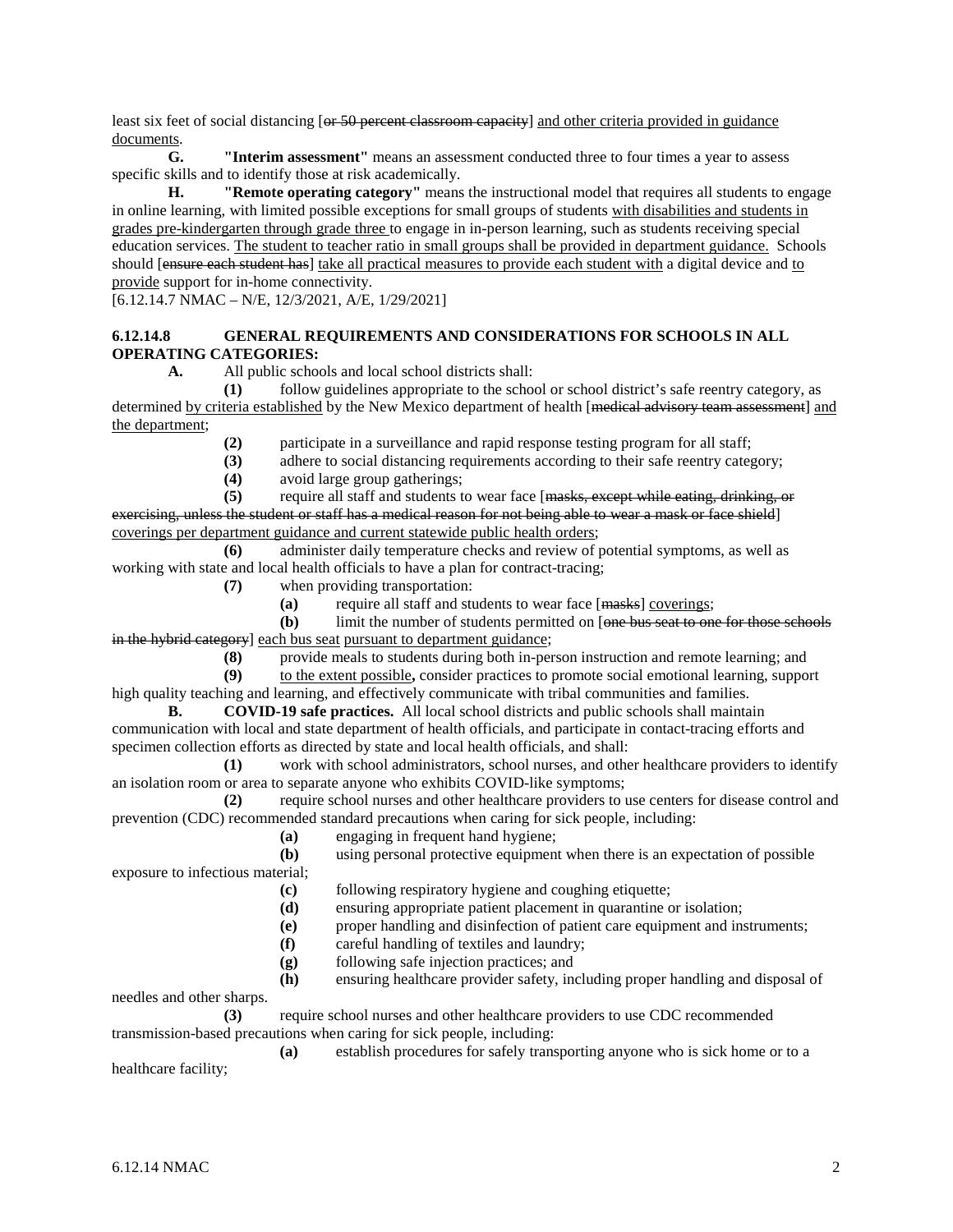**(b)** notify local health officials, staff, and families immediately of a possible case while maintaining confidentiality consistent with the Americans with Disabilities Act and other applicable federal and state privacy laws;

**(c)** close off school building if used by a COVID-19-positive sick person and do not use again before cleaning and disinfection;

**(d)** wait 24 hours before cleaning and disinfecting, unless it is impossible to wait 24 hours, in which case wait as long as possible;

**(e)** advise sick staff members and children not to return until they have met New Mexico department of health criteria to discontinue home isolation;

**(f)** inform those who have had close contact with a person diagnosed with COVID-19 to stay home and follow New Mexico department of health guidance if symptoms develop or if a person does not have symptoms, follow appropriate New Mexico department of health guidance for home quarantine; and **(g)** contact New Mexico department of health to activate contact tracing.

**C. Staffing.** All school personnel and contractors shall follow guidelines in current statewide public health orders. All local school districts and public schools shall:

**(1)** train staff in local and state rules regarding health and safety procedures, such as appropriate use of personal protective equipment and procedures for when school personnel or students exhibit symptoms of COVID-19;

**(2)** establish processes, aligned with school district or charter school human resource departments to:

**(a)** [identify personnel considered to be in a COVID-19 high risk staff, and to consider formal requests from such high-risk staff to continue working remotely] consider formal requests from COVID-19 high-risk staff to work remotely;

**(b)** [address] consider the circumstances of school personnel who live with someone who is in a COVID-19 high risk group; and

**(c)** [require, with appropriate licensing waivers, high-risk teachers to remotely teach upper grades, in order to prioritize necessary in person instruction for younger students] other criteria as stated in department of public education guidance.

[6.12.14.8 NMAC – N/E, 12/3/2020, A/E, 1/29/2021]

## **6.12.14.9 LOCAL SCHOOL DISTRICTS AND PUBLIC SCHOOLS OPERATING UNDER THE REMOTE OPERATING CATEGORY:**

#### **A. COVID-19 safe practices.**

**(1)** Local school districts and public schools shall [consider implementing] implement requirements for COVID-19 safety, including:

**(a)** closing off and limiting access to areas potentially affected by COVID-19 exposure and, if possible, wait 24 hours before cleaning and disinfecting;

[**(b)** encouraging COVID-19 testing;

**(c)** refraining from blanket reporting requirements for school personnel;]

[**(d)] (b)** leveraging virtual tools and platforms whenever possible to conduct essential business, and keep in-person reporting to a minimum;

[**(e)} (c)** using social media and other methods of communication to inform parents, students, and staff about COVID-19 symptoms, preventative measures, good hygiene, and school district- and school-specific protocols; and

[**(f)] (d)** providing support for students, families, and school personnel in their protection of high-risk students and staff; and developing and communicating guidelines for how best to support students, families, and school personnel.

**(2)** During periods of school closure, local school districts and schools shall require inperson reporting only of staff performing essential services such as food preparation and delivery, cleaning, and sanitation. Provided they wear face [masks] coverings and practice social distancing, teachers may reenter school premises at their own choosing to conduct remote learning.

**(3)** If feasible, local school districts and public schools may permit school buildings to remain open for limited numbers of students and staff to continue in-person instruction and services for students in prekindergarten to third grade and for students with special needs, at a maximum ratio of five students to one teacher.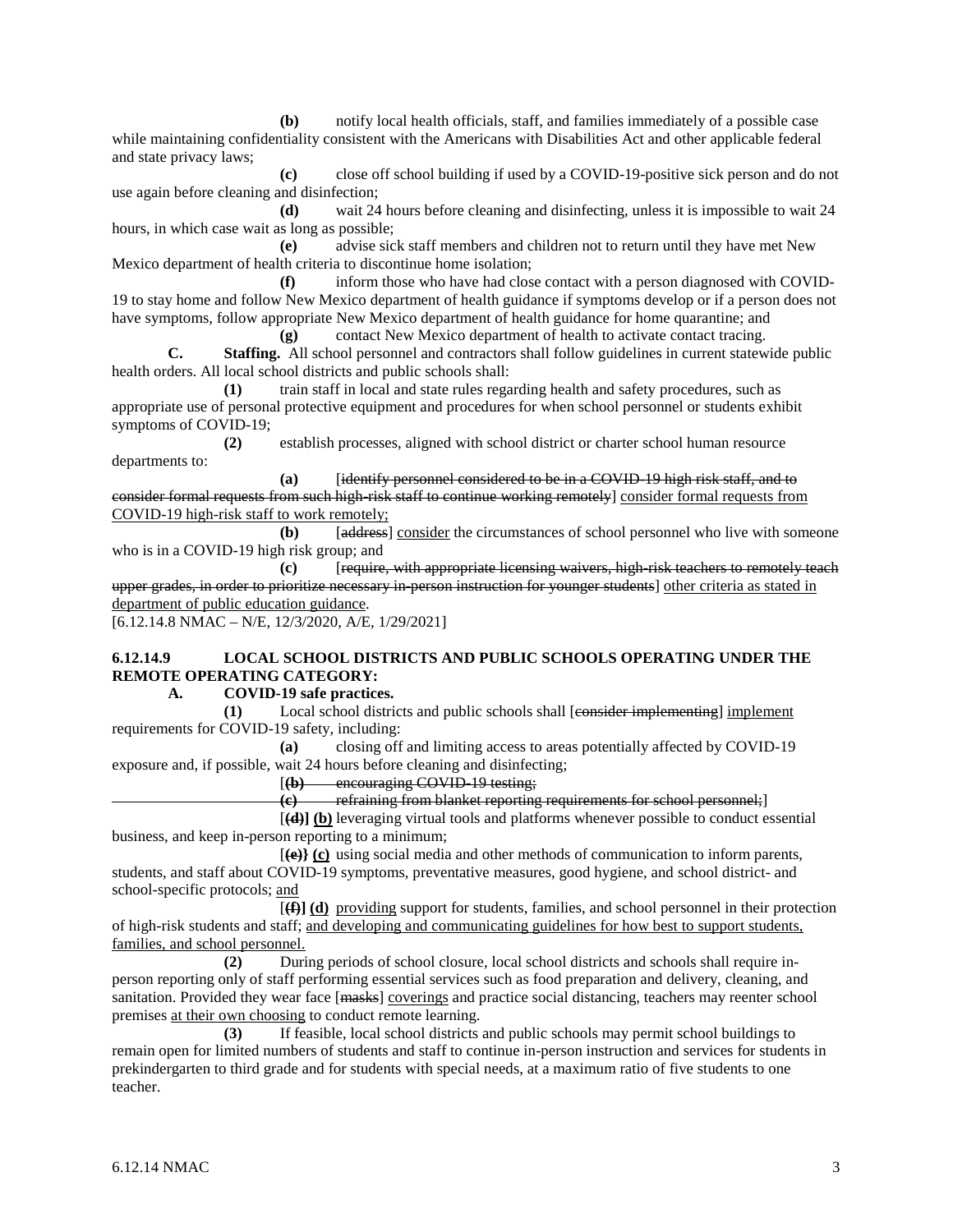**B. Transportation of Students.** If feasible, local school districts and public schools shall transport students with special needs and students in prekindergarten through third grade who still may be physically attending school on a limited basis.

**C. Meal service.**

**(1)** Local school districts and public schools in the remote operating category shall:

**(a)** establish food distribution sites both at district buildings and at particular bus stops or routes to the greatest extent practicable and in line with the accessibility needs of the local community;

**(b)** practice social distancing protocols; [and]

**(c)** [provide personal protective equipment to all participating staff] provide face coverings to staff pursuant to guidance from the department;

| (d) | provide face coverings to students who left their face coverings at home: and        |
|-----|--------------------------------------------------------------------------------------|
|     | provide personal protective equipment to all participating staff.                    |
|     | Local school districts and public schools in the remote category shall also consider |

additional practices to promote COVID-19 safety for meal service, including:

**(a)** delivering a week's worth of meals during a designated time; and

**(b)** distributing supplemental instructional materials and printed school and school district communications along with meals.

**(3)** During periods of school closure, school buses may be used to deliver meals to students and families.

**D. Student movement and gathering.** If small groups of prekindergarten to third grade students or students with disabilities are meeting, public schools shall keep cohorts together and minimize all transitions, including those between classrooms, to lunch or recess, and to school buses. Local school districts and public schools shall abide by the maximum number of people allowed to congregate as defined in current statewide public health orders.

[6.12.14.9 NMAC – N/E, 12/3/2020, A/E, 1/29/2021]

### **6.12.14.10 LOCAL SCHOOL DISTRICTS AND PUBLIC SCHOOLS OPERATING UNDER THE HYBRD OPERATING CATEGORY:**

**A. COVID-19 safe practices**. Local school districts and public schools in the hybrid operating category shall implement requirements for COVID-19 safety, including requirements to:

**(1)** afford adequate space for all staff and students to maintain at least six feet of social distance at all times;

**(2)** post signs in classrooms, hallways, and entrances to communicate how to stop the spread of COVID-19;

**(3)** screen all students and staff for COVID-19 symptoms to the greatest extent feasible, such as temperature screenings and daily health check questionnaires for all students and staff;

**(4)** inform and educate parents and families to be alert for signs of illness in their children and to keep their children home from school when they are sick;

**(5)** establish a protocol for students and staff who feel ill or experience symptoms when they are at school;

**(6)** isolate and deep-clean COVID-19-impacted classrooms and other areas of school premises;

**(7)** teach and reinforce good hygiene measures, such as handwashing, covering coughs, and appropriate use of face [masks] coverings;

**(8)** provide hand soap, hand sanitizer with at least sixty percent alcohol, paper towels, and no-touch trashcans in all bathrooms, classrooms, and other frequently trafficked areas;

**(9)** clean and disinfect frequently touched surfaces at least daily, and frequently shared objects after each use;

**(10)** provide face [masks] coverings and other appropriate personal protective equipment to staff;

**(11)** require students and staff to wear face [masks] coverings unless a valid medical reason is provided;

**(12)** allow students and staff to bring hand sanitizer and face [masks] coverings and shields from home;

**(13)** to the extent possible, turn off water fountains and provide bottled water or allow students and staff to bring bottled water from home;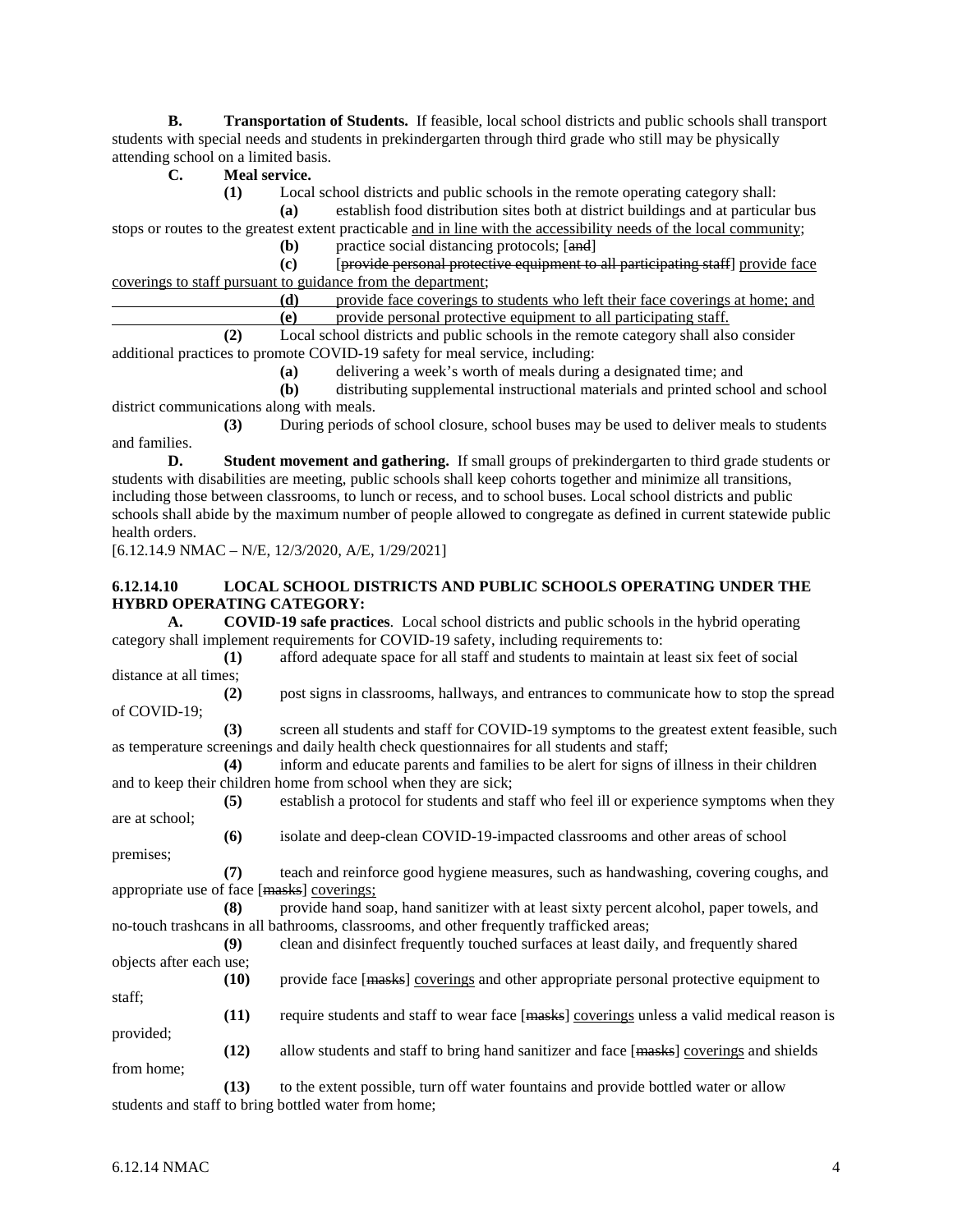**(14)** take steps to ensure all water systems and features, including water fountains that cannot be shut off, are safe;

**(15)** ensure ventilation systems operate properly and increase the circulation of outdoor air as much as possible without posing a safety or health risk to students or staff; and

**(16)** conduct deep cleaning of schools prior to students and staff returning, and schedule additional cleanings during weekends and school holidays and breaks.

**B. Entering School Buildings.** Local school districts and public schools in the hybrid operating category shall [consider] implement practices for safely entering school buildings, including:

**(1)** mandating face  ${$  masks} coverings for all students and staff  ${$ , except while eating or drinking or exercising, including exercise during recess, with limited exceptions for students or staff that have medical reasons for not being able to wear a mask] pursuant to department guidance;

**(2)** while maintaining confidentiality, screening all staff daily before being permitted to enter school buildings, including temperature checks and reviews of potential symptoms[, while maintaining confidentiality];

**(3)** isolating and sending home [those who register temperatures of greater than 100.4 degrees fahrenheit or 38 degrees celsius] students and staff who register temperatures greater than 100.4 degrees fahrenheit or 38 degrees celsius or exhibit COVID-19 symptoms;

**(4)** working with state and local health officials to [have a plan for] implement school contact-tracing;

[**(5)** to the extent practicable and while maintaining confidentiality, screening all students for temperature before they enter school buildings, and isolating and sending home those who register a temperature of greater than 100.4 degrees fahrenheit or 38 degrees celcius;]

[**(6)] (5)** restricting non-essential school visitors and volunteers;

[**(7)] (6)** establishing a protocol for essential visitors, including calling the front office before entering school premises and requiring the use of face [masks] coverings;

[**(8)] (7)** avoiding large group gatherings;

[**(9)] (8)** marking spaced lines to enter school buildings and designating entrance and exit flow paths;

[**(10)] (9)** establishing a protocol for student drop-off and pick-up, such as staggered entry and release by grade, class, or bus number, with marked spacing for pick-up;

[**(11)] (10)** posting signs in classrooms, hallways, and entrances to communicate how to stop the spread of COVID-19; and

[**(12)] (11)** establishing a protocol for students and staff who feel ill or experience symptoms when they come to school.

**C. Protecting high-risk students and staff.** Local school districts and public schools in the hybrid operating category shall:

**(1)** when possible, employ additional nurses, healthcare aides, and fulltime substitute employees;

[**(2)** survey high-risk staff members to gauge their intentions to return to work while maintaining confidentiality consistent with the Americans with Disabilities Act and other applicable state and federal privacy laws;

**(3)** survey families with high-risk students to gauge their intentions in returning to a traditional school setting, when available, while maintaining confidentiality consistent with the Americans with Disabilities Act and other applicable federal and state privacy laws;

**(4)** in consultation with parents and public health officials, provide remote learning opportunities for high-risk student and staff populations;]

**(2)** provide a remote learning option;

**[(5)**] **(3)** consult with local school board attorneys and school district human resources officials to offer special accommodations to personnel who are members of high-risk populations, such as alternative teaching assignments;

[**(6)**] **(4)** adhere to the requirements of the federal Family Educational Rights and Privacy Act and the federal Health Insurance Portability and Accountability Act; and

[**(7)**] **(5)** adhere to state and federal employment law and extended leave allowances.

**D. Transportation of students.** Local school districts and public schools in the hybrid operating category shall consider practices for the safe transportation of students, including: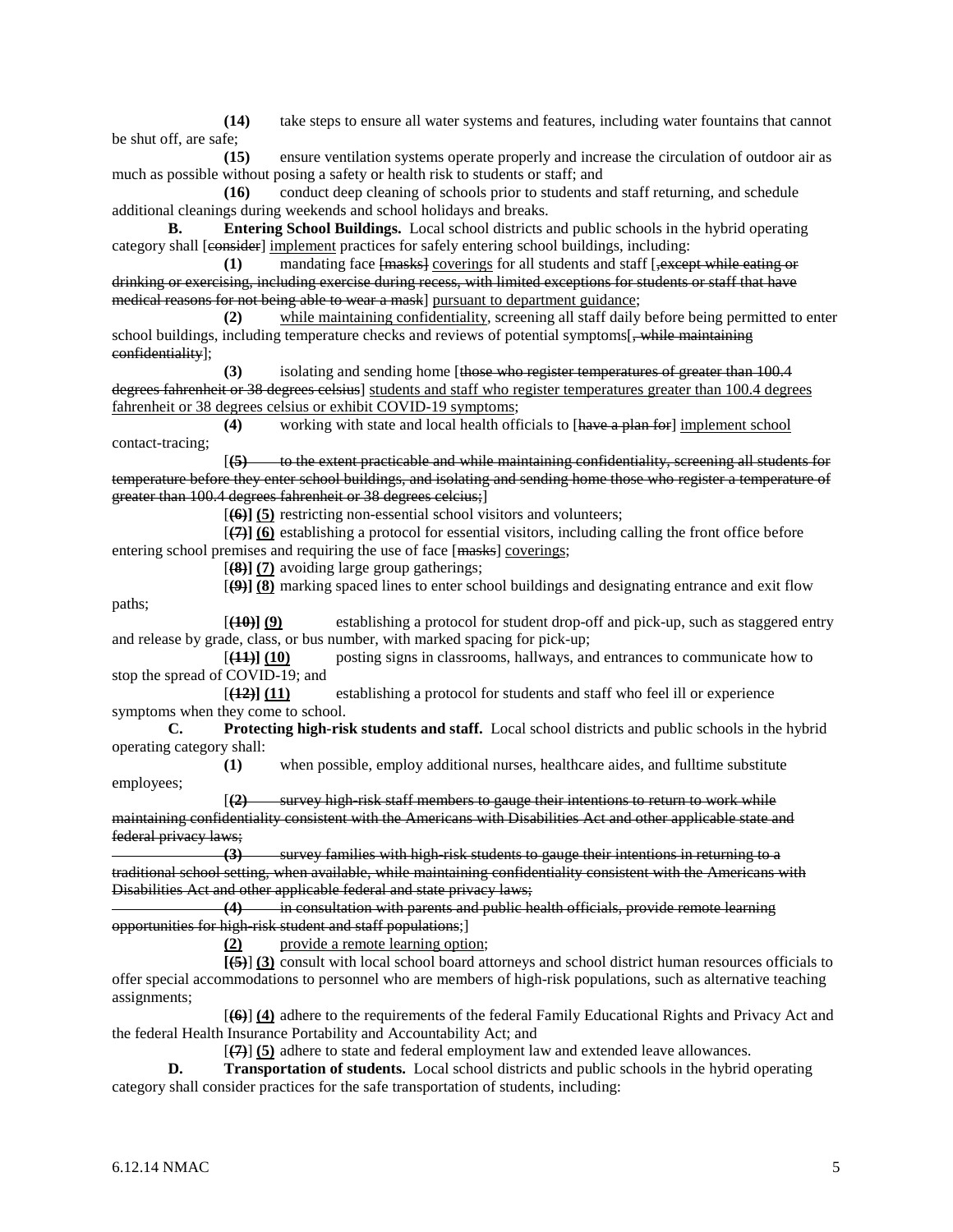**(1)** limiting students to one per bus seat to the best of their ability, including encouraging parents to drive their children to school when possible, staggering bus routes, and expanding the minimum radius of eligibility for bus service;

**(2)** requiring students to sit in spaced and assigned seating of no more than two per bus seat when not possible to limit students to one per bus seat;

**(3)** assigning bus attendants or other additional staff to help with safety and screening of students, to the extent possible;

**(4)** providing hand sanitizer for students, bus drivers, and bus attendants;

**(5)** providing face [masks] coverings for bus drivers and attendants;

**(6)** requiring students, bus drivers, and bus attendants to wear face [masks] coverings;

**(7)** screening students, bus drivers, and bus attendants for symptoms of illness;

**(8)** eliminating field trips and other non-essential travel, except for travel conducted under New Mexico activities association guidelines for sports and extracurricular activities;

**(9)** cleaning and disinfecting frequently touched surfaces on school uses at least daily;

**(10)** establishing protocols for bus stops and the loading and unloading of students to minimize congregation of students from different households;

**(11)** airing out buses not in use; and

**(12)** restricting group transportation, including carpooling.

**E. Meal service.** Local school districts and public schools in the hybrid operating category shall provide meals to students participating in remote learning on a given day per remote guidelines, according to Subsection C of Section 6.12.14.9 NMAC. Local school districts and public schools in the hybrid category shall [consider] implement additional practices to promote COVID-19 safety for meal service, including:

**(1)** using disposable plates and utensils;

**(2)** if serving meals in the school cafeteria:

**(a)** marking spaced lines to enter the cafeteria and serving lines, and designating entrance and exit flow paths;

**(b)** scheduling longer meal periods to accommodate more staggered meal delivery;

**(c)** maximizing social distancing to space seating and utilizing outdoor seating as

practicable and appropriate; and

**(d)** conducting cleaning of cafeterias and high-touch surfaces throughout the day; **(3)** if serving meals in classrooms:

**(a)** serving pre-packaged boxed or bagged lunches for each student instead of

traditional serving lines; and

**(b)** avoid sharing of food [an] and utensils.

**F. Student movement and gathering.** Local school districts and public schools in the hybrid operating category shall consider practices to keep student and student groups' movements and gatherings safe, including:

**(1)** limiting mixing among different student groups to the greatest extent practicable; **(2)** for class changes and other transitions throughout the day: **(a)** providing additional time to reach destinations; **(b)** designating flow paths in hallways to keep students separated and minimize the congregation of students;

**(c)** planning staggered class changes to decrease the number of students in the

hallways at one time;

**(d)** having the same group of students stay with the same staff – all day for children in prekindergarten through third grade, and as much as feasible for other children; and

[**(e)** when self-contained classrooms are not feasible, having teachers rotate, rather

than students];

common areas;

**(3)** for student gatherings:

**(a)** avoiding large group gatherings, and abiding by the maximum number of people allowed to congregate as defined by current statewide public health orders;

- **(b)** [discouraging] prohibiting the congregation of students in parking lots and
	- **(c)** staggering the schedules for group gatherings such as recess or meals;

**(d)** identifying and utilizing large spaces, such as gymnasiums, auditoriums, and outdoor spaces as weather permits for social distancing;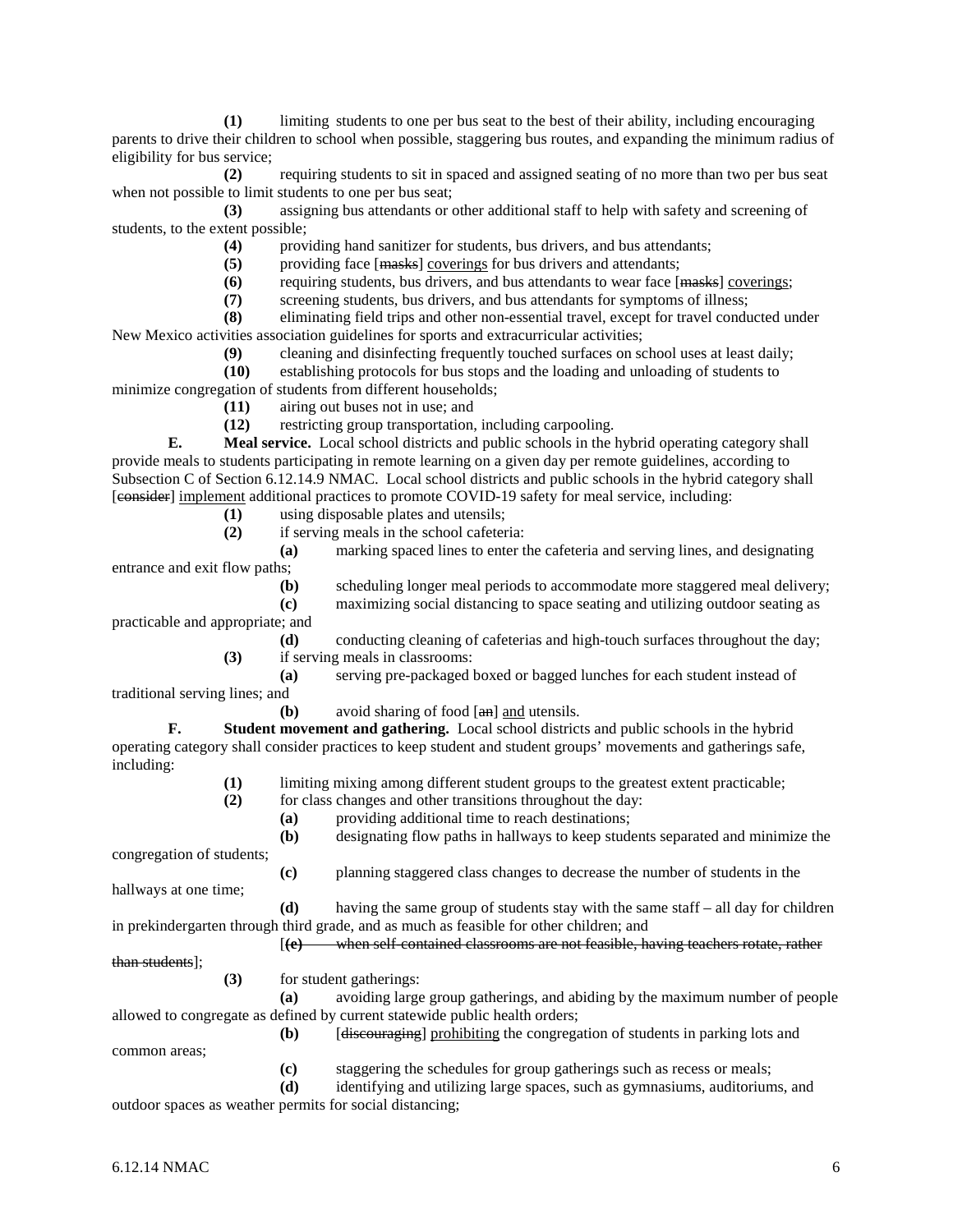**(e)** working with local officials and partners to identify other community spaces, such as libraries, churches, recreational centers, and unused municipal offices or conference rooms, in which classes can be convened with maximum social distancing;

**(f)** following the New Mexico activities association's guidelines for extracurricular activities and similar congregate events to the greatest extent possible;

**(g)** having all coaches and student athletes tested for COVID-19 before the competitive season, to the extent possible; and

**(h)** when possible, holding professional development sessions and staff meetings virtually or in small groups with maximum social distancing.  $[6.12.14.10 \text{ NMAC} - \text{N/E}, 12/3/2020, \text{A/E}, 1/29/2021]$ 

# **6.12.14.11 LOCAL SCHOOL DISTRICTS AND PUBLIC SCHOOLS OPERATING UNDER THE FULL REENTRY OPERATING CATEGORY:**

**A. COVID-19 safe practices.** Local school districts and public schools in the hybrid operating category shall [consider implementing] implement requirements for COVID-19 safety, including requirements to: **(1)** mandate that all persons on school premises practice social distancing to the greatest

extent possible at all times;

**(2)** post signs in classrooms, hallways, and entrances to communicate how to stop the spread of COVID-19;

**(3)** establish a protocol for students and staff who feel ill or experience symptoms when they are at school;

**(4)** teach and reinforce good hygiene measures, such as handwashing, covering coughs, and appropriate use of face coverings;

**(5)** provide hand soap, hand sanitizer with at least sixty percent alcohol, paper towels, and no-touch trashcans in all bathrooms, classrooms, and other frequently trafficked areas;

**(6)** require students and staff to wear face coverings unless they have a valid medical reason why they cannot;

**(7)** post signs in classrooms, hallways, and entrances, to communicate how to stop the spread of COVID-19;

**(8)** clean and disinfect frequently touched surfaces at least daily, and frequently shared objects after each use;

**(9)** provide face [masks] coverings and other appropriate personal protective equipment to staff;

**(10)** require students and staff to wear face [masks] coverings unless a valid medical reason is provided;

**(11)** allow student and staff to bring hand sanitizer and face [masks] coverings and shields from home;

**(12)** to the extent possible, turn off water fountains and provide bottled water or allow students and staff to bring bottled water from home;

**(13)** take steps to ensure all water systems and features, including water fountains that cannot be shut off, are safe;

**(14)** ensure ventilation systems operate properly and increase the circulation of outdoor air as much as possible without posing a safety or health risk to students or staff; and

**(15)** conduct deep cleaning of schools prior to students and staff returning, and schedule additional cleanings during weekends and school holidays and breaks.

**B. Entering school buildings.** Local school districts and public schools in the full reentry operating category shall consider practices for safely entering school buildings, including:

**(1)** mandating face [masks] coverings for all students and staff [, except while eating or drinking or exercising, including exercise during recess, with limited exceptions for students or staff that have medical reasons for not being able to wear a mask] per department guidance and current statewide public health orders;

**(2)** while maintaining confidentiality, screening all staff daily before being permitted to enter school buildings, including temperature checks and reviews of potential symptoms;

**(3)** isolating and sending home students and staff who register temperatures of greater than 100.4 degrees fahrenheit or 38 degrees celsius;

**(4)** working with state and local health officials to have a plan for contact-tracing;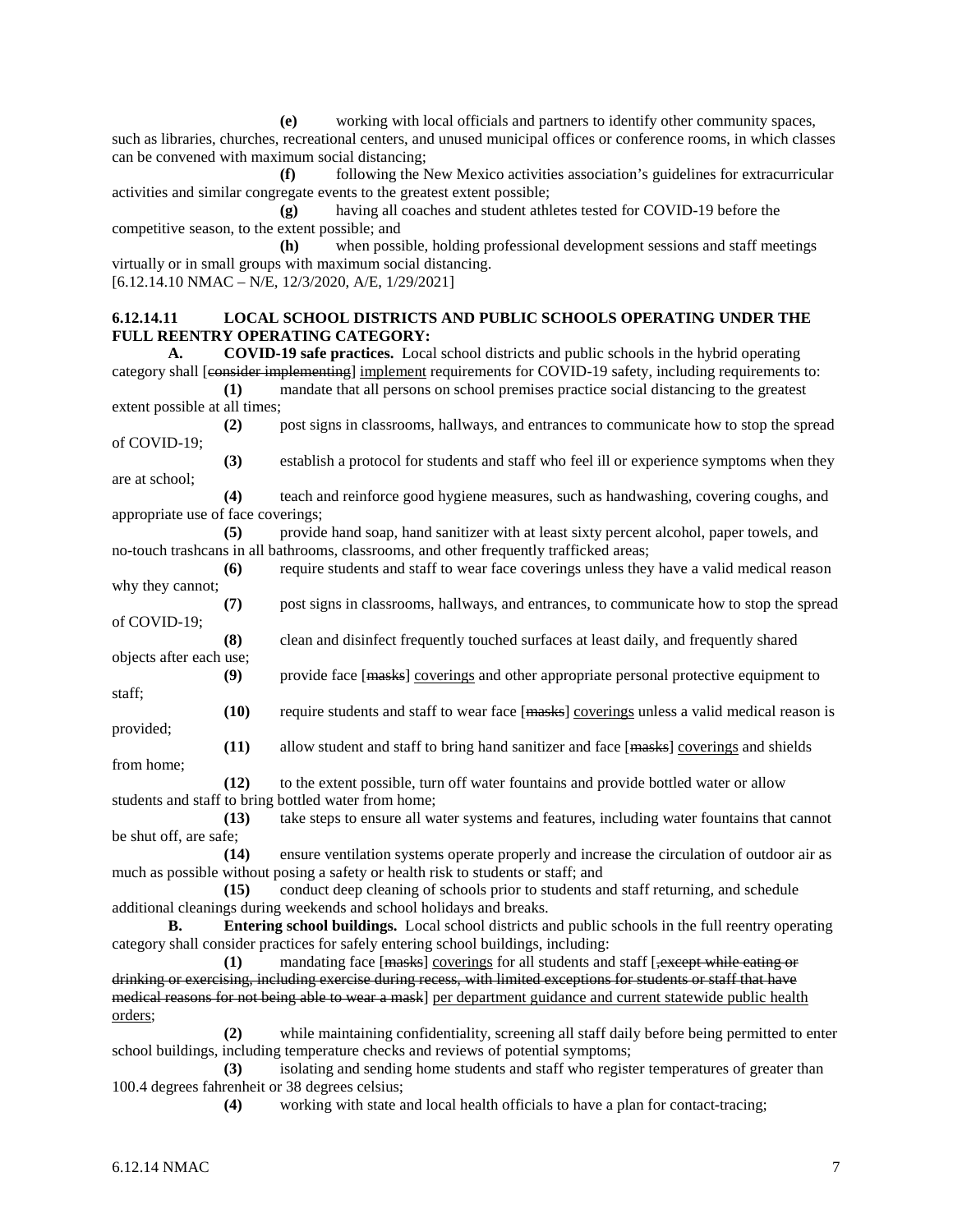[**(5)** to the extent practicable, and while maintaining confidentiality, screening all students for temperature before they enter school buildings, and isolating and sending home those who register a temperature of greater than 100.4 fahrenheit or 38 degrees celsius;]

[**(6)**] **(5)** restricting non-essential school visitors and volunteers;

[**(7)] (6)** establishing a protocol for essential visitors, including calling the front office before entering school premises and requiring the use of face [masks] coverings;

[**(8)] (7)** avoiding large group gatherings;

[**(9)**] **(8)** marking spaced lines to enter school buildings and designating entrance and exit flow

[**(10)**] **(9)** establishing a protocol for student drop-off and pick-up, such as staggered entry and release by grade, class, or bus number, with marked spacing for pick-up;

[**(11)] (10)** posting signs in classrooms, hallways, and entrances to communicate how to stop the spread of COVID-19; and

[**(12)] (11)** establishing a protocol for students and staff who feel ill or experience symptoms when they come to school.

**C. Protecting high-risk students and staff**. Local school districts and public schools in the full reentry operating category shall:

**(1)** establish a point of contact with the local health department;

- (2) identify local COVID-19 testing sites;<br>(3) provide hand sanitizer of at least sixty
- **(3)** provide hand sanitizer of at least sixty percent alcohol content to students and staff;
- **(4)** allow high-risk students to complete coursework virtually;
- **(5)** establish a process for regular check-ins with high risk staff and students;
- **(6)** allow an early transition period for high-risk students to go to classes; and
- **(7)** avoid large group gatherings and interactions

**D. Transportation of students.** Local school districts and public schools in the hybrid operating category shall consider practices for the safe transportation of students, including:

**(1)** following current department guidance; at the time of publication this includes limiting students to [one] two students per bus seat to the best of their ability, encouraging parents to drive their children to school when possible, staggering bus routes, and expanding the minimum radius of eligibility for bus service;

**(2)** when not possible to limit students to [one] two per bus seat, requiring students to sit in spaced and assigned seating of no more than two per bus seat;<br>(3) assigning bus attendants or other ad

**(3)** assigning bus attendants or other additional staff to help with safety and screening of students, to the extent possible;

- (4) providing hand sanitizer for students, bus drivers, and bus attendants;<br>(5) providing face [masks] coverings for bus drivers and attendants;
	- providing face [masks] coverings for bus drivers and attendants;
- **(6)** requiring students, bus drivers, and bus attendants to wear face [masks] coverings;
- **(7)** screening students, bus drivers, and bus attendants for symptoms of illness;

**(8)** eliminating field trips and other non-essential travel, except for travel conducted under New Mexico activities association guidelines for sports and extracurricular activities;

**(9)** cleaning and disinfecting frequently touched surfaces on school uses at least daily;

**(10)** establishing protocols for bus stops and the loading and unloading of students to

minimize congregation of students from different households;

- (11) airing out buses not in use; and<br>
(12) restricting group transportation,
- **(12)** restricting group transportation, including carpooling.

**E. Meal service.** Local school districts and public schools in the full reentry operating category shall provide meals to high-risk students participating in remote learning on a given day per remote guidelines, according to Subsection C of Section 6.12.14.9 NMAC. Local school districts and public schools in the full reentry operating category shall also consider additional practices to promote COVID-19 safety for meal service, including:

- **(1)** using disposable plates and utensils;
- **(2)** if serving meals in the school cafeteria:

**(a)** marking spaced lines to enter the cafeteria and serving lines, and designating

entrance and exit flow paths;

**(b)** scheduling longer meal periods to accommodate more staggered meal delivery; **(c)** maximizing social distancing to space seating and utilizing outdoor seating as

practicable and appropriate; and

**(d)** conducting cleaning of cafeterias and high-touch surfaces throughout the day;

paths;